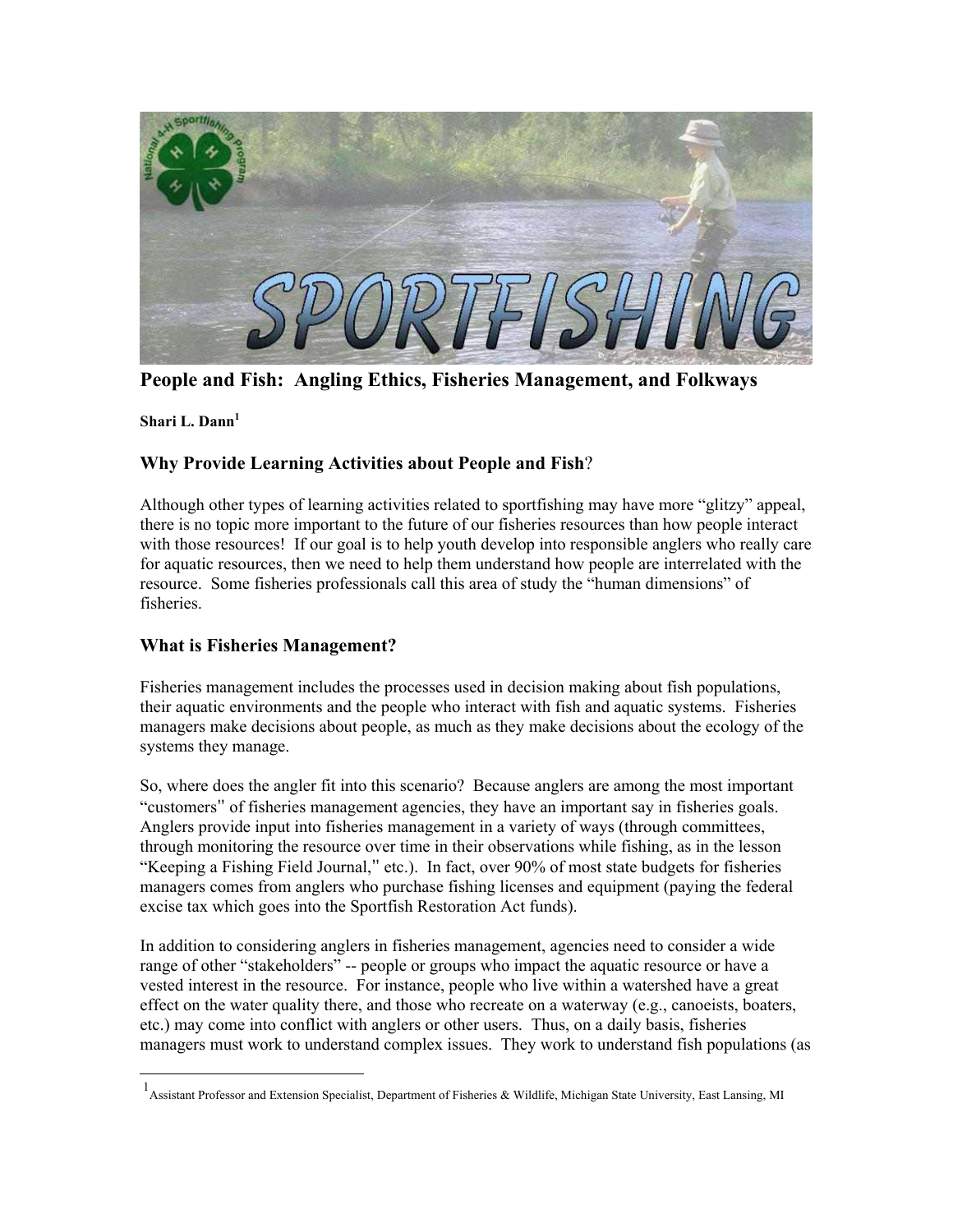in the lesson "Estimating Fish Populations"), then they work with various individuals and groups to decide how to allocate the resource held "in common" or in the public trust--for the public (as in the lesson "The Commons Dilemma"). Fisheries professionals use information gathered from fish population studies and public surveys to set specific regulations for the purpose of protecting and enhancing fisheries and to help people enjoy fishing success (as demonstrated in the lesson "Fishing For Regs."). To help youth learn more about fisheries managers and others who have work related to fisheries, you can use the activity "Fisheries and Fishing Related Careers." While teaching from the fisheries management section of the curriculum, consider inviting local or regional resource people such as fisheries managers, private-sector resource people (bait and tackle retailers, fishing guides, charter captains) and others to "bring alive" your learning experiences and to expose youth to many role models!

### **Why is Teaching About Angling Ethics Important?**

Our goal is more than to produce additional anglers through education. Instead, we hope to help young people develop into ethical anglers, who make decisions carefully and give back to the aquatic resource. Ethics provide a system of guidelines for governing an individual's behavior- guiding and enabling each person to know and choose the most right thing to do in situations, which provide ethical challenges. Ethics are driven internally; they are not based on laws, mandates, regulations, or enforcement. Ethics are guidelines you use when no one else is around! And encouraging ethical "competence and fitness" will help us ensure the future quality of both the fisheries resource and the fishing experience. (For more information, see the section entitled "An Introduction to Teaching Angling Ethics."

Teaching about ethical decision making is a challenge! One rule of thumb is to approach ethics development in small doses (not in lengthy preaching, or lecturing)! Toward this end, several activities in this curriculum section provide realistic activities to engage youth in thinking about ethical dilemmas and decisions. Many of these activities can be done while your group is out fishing or on other learning experiences. Activities which will help you, as the leader, include: "Take Home Your Limit of Litter," which allows youth to observe the results of others' unethical behavior and to take action, and "Angling Ethics Lesson"--which has two parts: "Know Your Code" helps youth develop their own code of ethics within a supportive community of peers, and take ownership of this code, and "Angling Dilemma Exercises" present real-life scenarios youth might encounter while fishing.

### **What are Fishing Folkways?**

Another important way to understand how people relate to fisheries resources is to learn about their traditions and tradition-bearers. This area is considered the study of "folklife" or "folkways"--or "anthropology in your own back yard." Folklife is the study of traditions that are passed on from person to person in a folk group in an informal way, by word of mouth or by example. Folklife isn't only something that people had in the past (e.g., history of fisheries), but it is also the current traditions continued and modified for today. We all have traditions, and we all belong to many folk groups. Traditions are easily studied within your own community, and can provide an interesting way for youth to understand their own fishing heritage and the heritage in their communities, to learn specific skills from a tradition-bearer, or even to understand the roots and dilemmas of current controversies tied closely to peoples' lifeways. A few activities in this curriculum (developed by a folklife specialist), help you lead learning experiences in this area: "Museum in a Tackle Box," "Fishing For Stories," "If Tackle Could Talk, Oh What (BIG FISH) Tales It Would Tell," and "Regional Fish Foodways." In addition, "Making Fish Prints" is